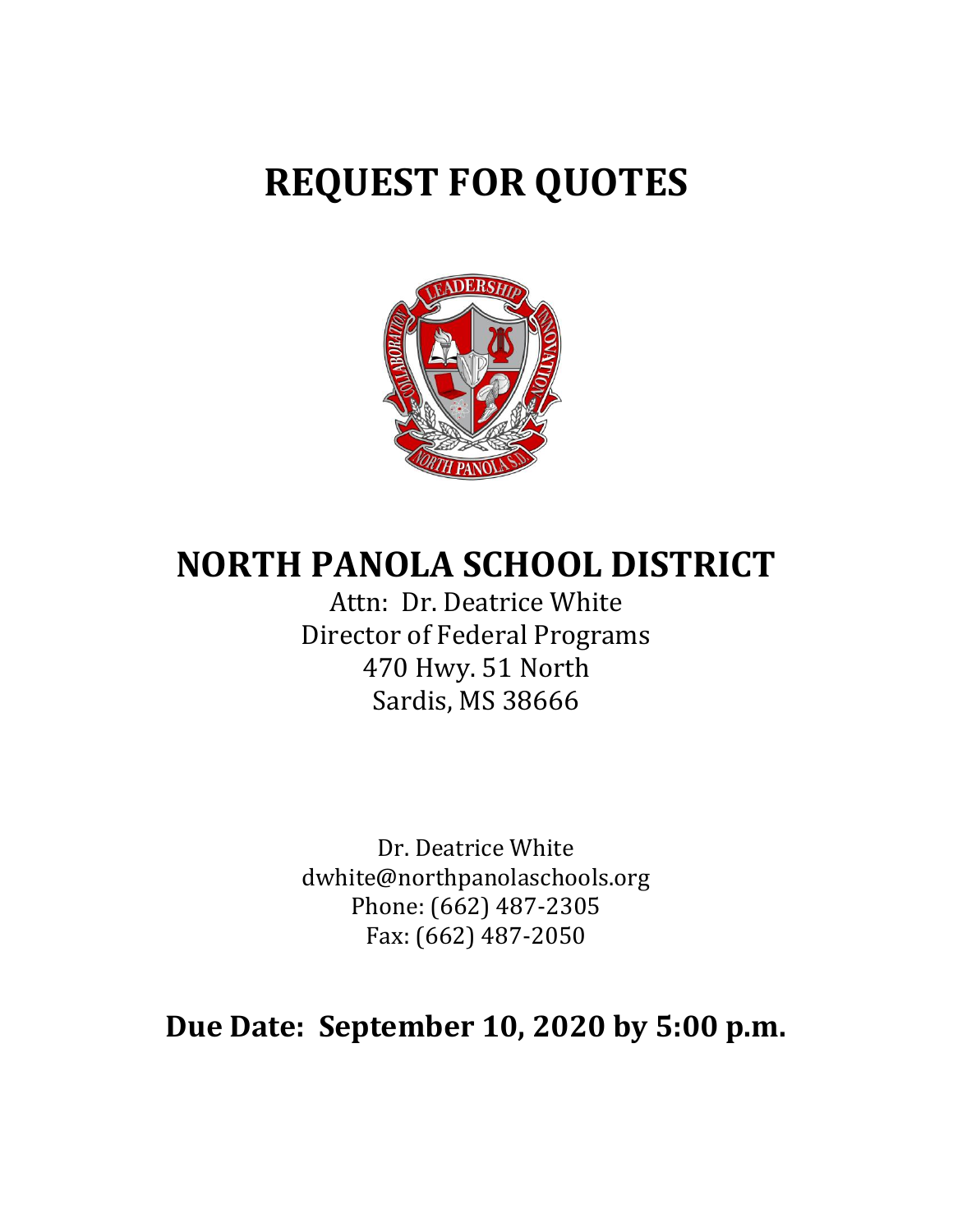## **REQUEST FOR QUOTES (RFQ) – NORTH PANOLA SCHOOL DISTRICT** TECHNOLOGY SUPPORT

The North Panola School District (NPSD) is soliciting competitive written proposals from qualified vendors to render contractual services in the area of supporting educational technology. These services shall be provided to NPSD during the 2020-2021 school year to support school improvement efforts.

NPSD seeks a qualified contractual worker to assist in the deployment of additional student and teacher devices to support distance learning/virtual instruction.

Proposals meeting the required criteria are due **by 3:00 p.m. on September 10, 2020**. Services through this proposal will be funded by the Equity in Distance Learning Act.

> Questions concerning the RFQ should be sent to Dr. White at [dwhite@northpanolaschools.org](mailto:dwhite@northpanolaschools.org) (662)934-7180

### **SCOPE OF SERVICES**

Components of the consultant's work include, but are not limited to:

- Setting up accounts for new users;
- Providing technical support throughout the district remotely, via the district's help desk, and in-person periodically;
- Responding in a timely manner to service issues and requests;
- Establishing the structure for appropriate monitoring and maintenance of districtowned, teacher- and student-issued devices; and
- Facilitating the repair and/or replacement of equipment as necessary.

The consultant is expected to:

- Have documented expertise in the area of his or her work's focus;
- Meet regularly with NPSD staff to review progress; and
- Prepare a detailed work report describing work performed for contractual day(s).

At a minimum, the vendor should have a record of experience:

- Working with other school districts and/or schools similar to the demographics of the North Panola School District to provide technology support
- Providing artifacts to demonstrate his or her capacity to fulfill obligations outlined in the scope of service